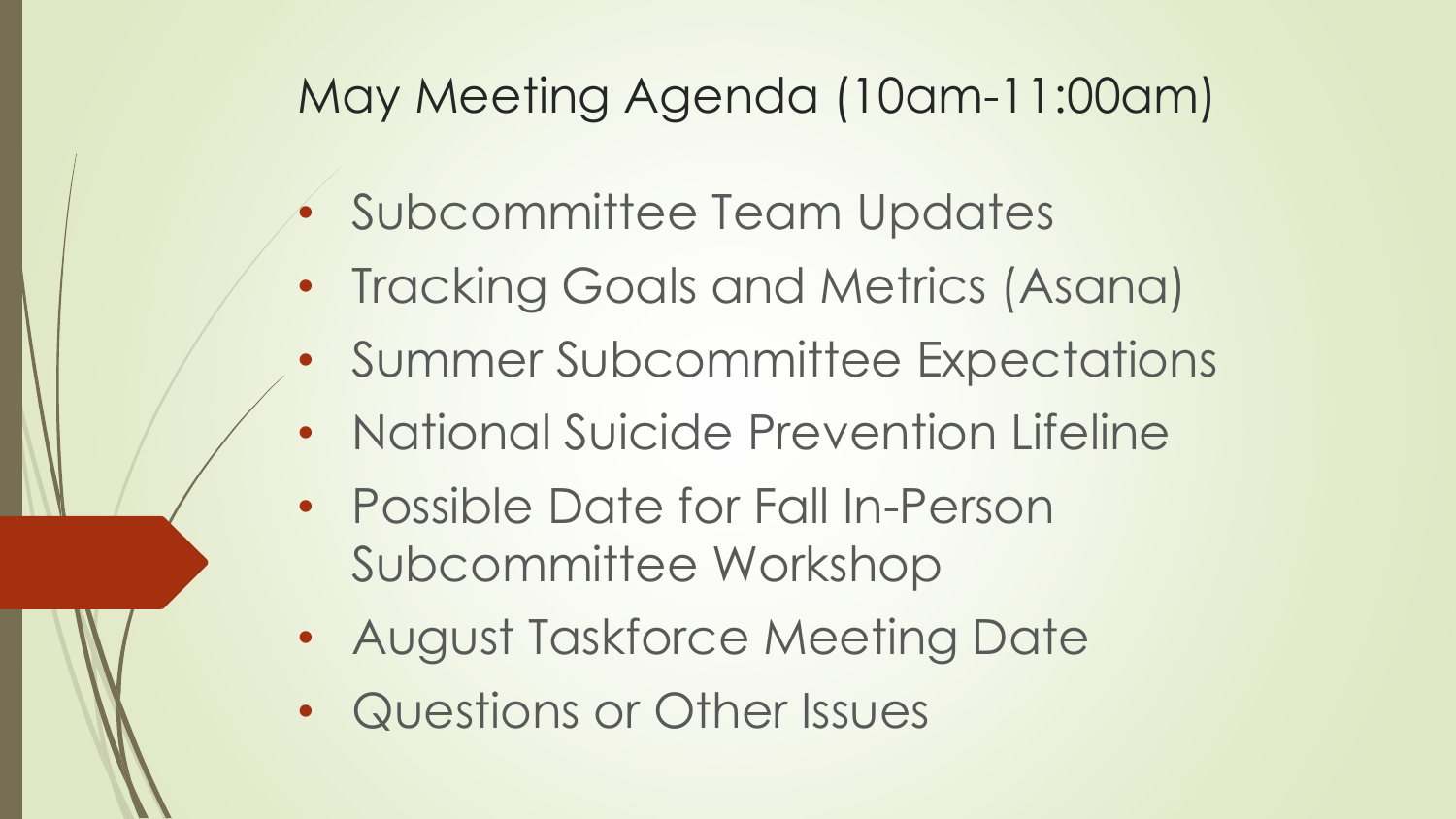#### Subcommittee Team Updates

#### **Updates from each team**

| <b>Group A</b>              | <b>Group B</b>              | <b>Group C</b>              | <b>Group D</b>        |
|-----------------------------|-----------------------------|-----------------------------|-----------------------|
| Danielle Lightly            | Dr. Cammie Conner, Ph.D     | <b>Josh Fischer</b>         | Jaron Vail            |
| Pamela August, Ph.D         | Amy Roderick                | <b>Chrissy Bashore</b>      | Natalie Sanders       |
| Zakiya Brown, M.Ed          | Michele Veasey M.S.Ed       | <b>Joan Masters</b>         | <b>Corey Reynolds</b> |
| Robyn Fondren PSC, LPC, NCC | Molly Ticknor, MA, ATR, LPC | Murphy Quint                | Micah Schaefer        |
| Rita Gulstad, Ph.D          | Philip Swope, PsyD          | <b>Christopher Morrison</b> | Rachel Jones, LPC     |
| Katie Mendez                | Becca Mehmert               |                             | <b>Bailey Martin</b>  |
| Jay Webster                 | <b>JJ Gossrau</b>           |                             |                       |
| <b>Gerald Wilmes</b>        |                             |                             |                       |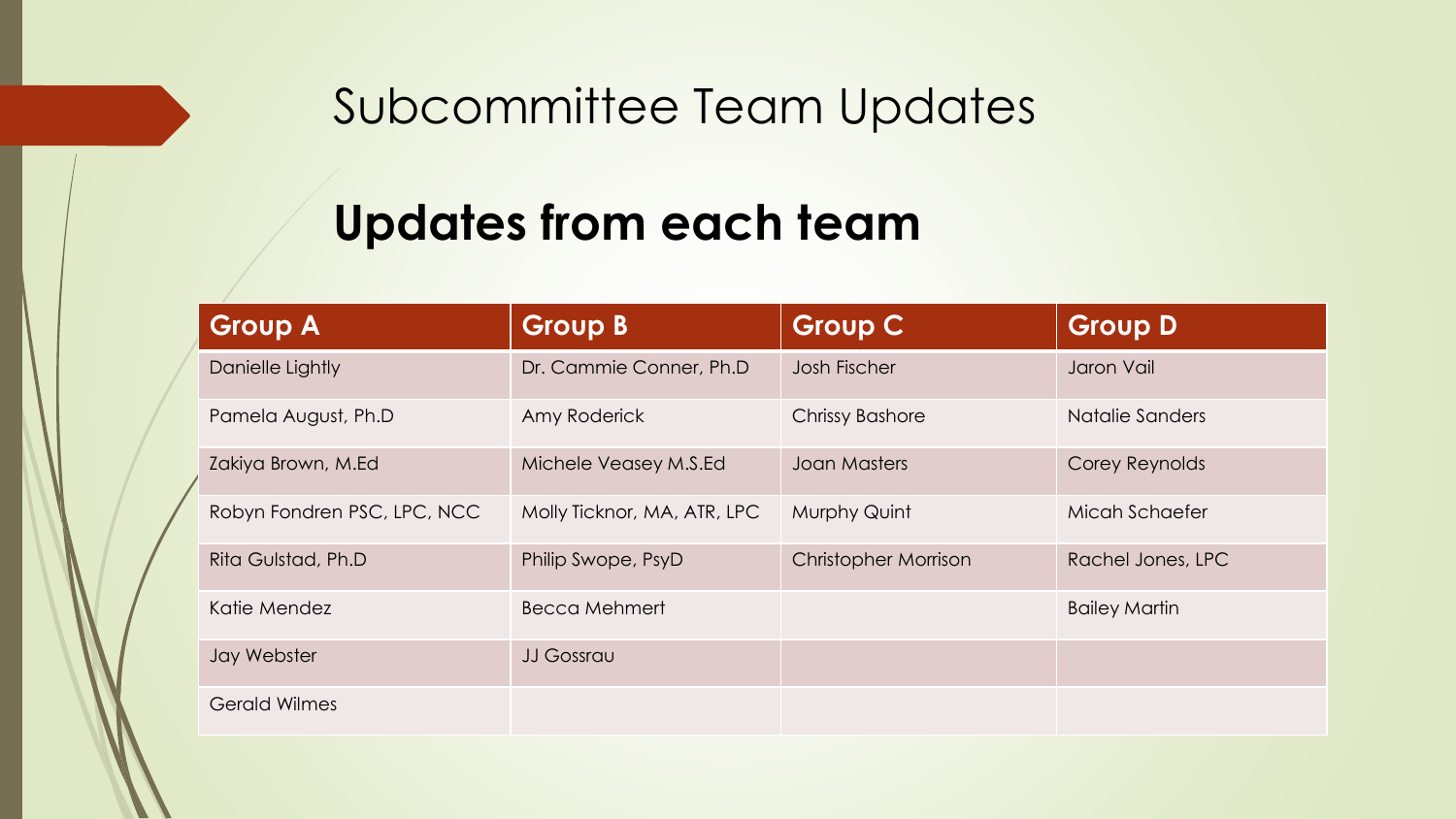# Tracking Goals and Metrics (Asana) Jaron Vail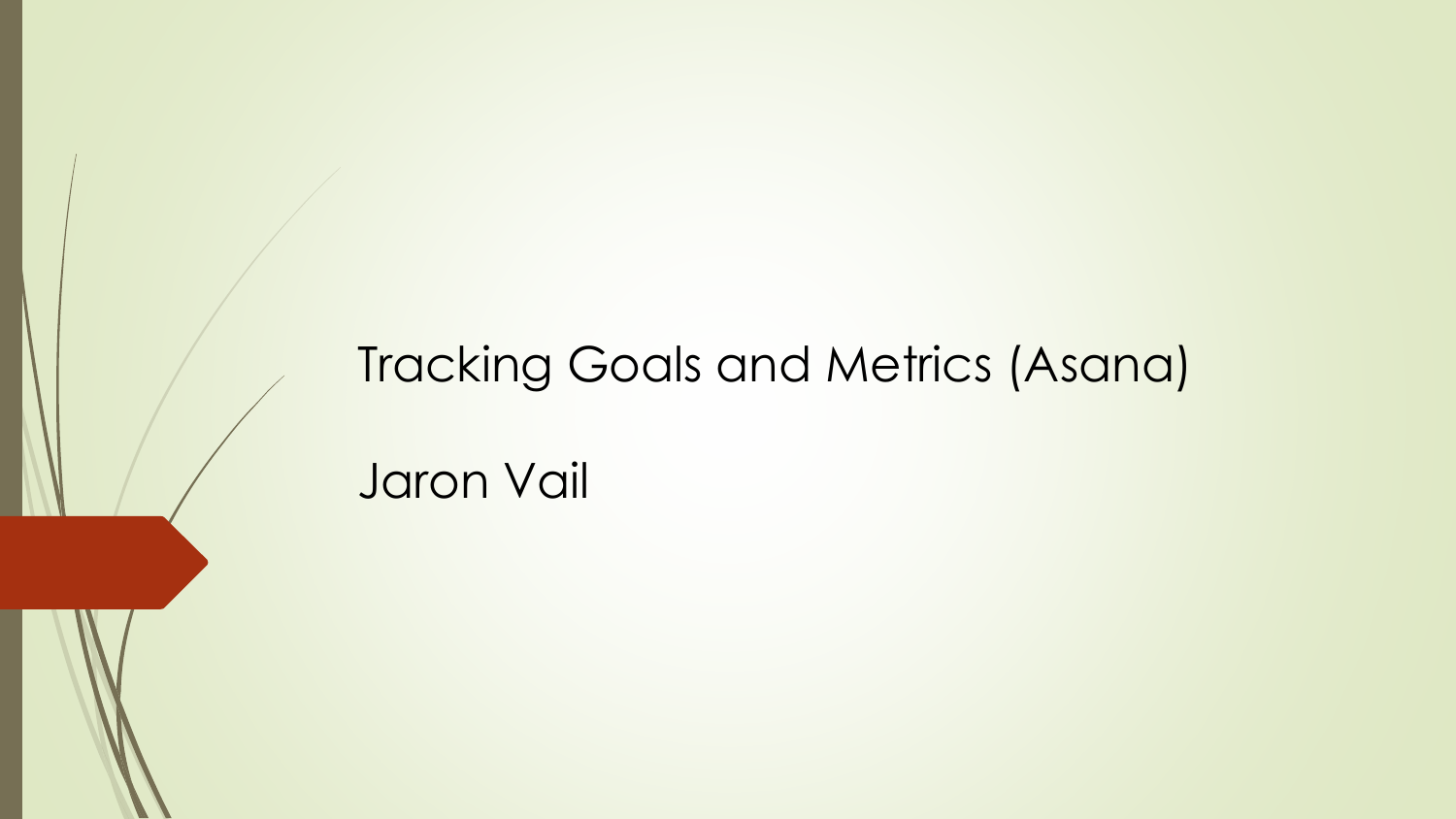#### Summer Subcommittee Expectations

## Dr. Cammie Connor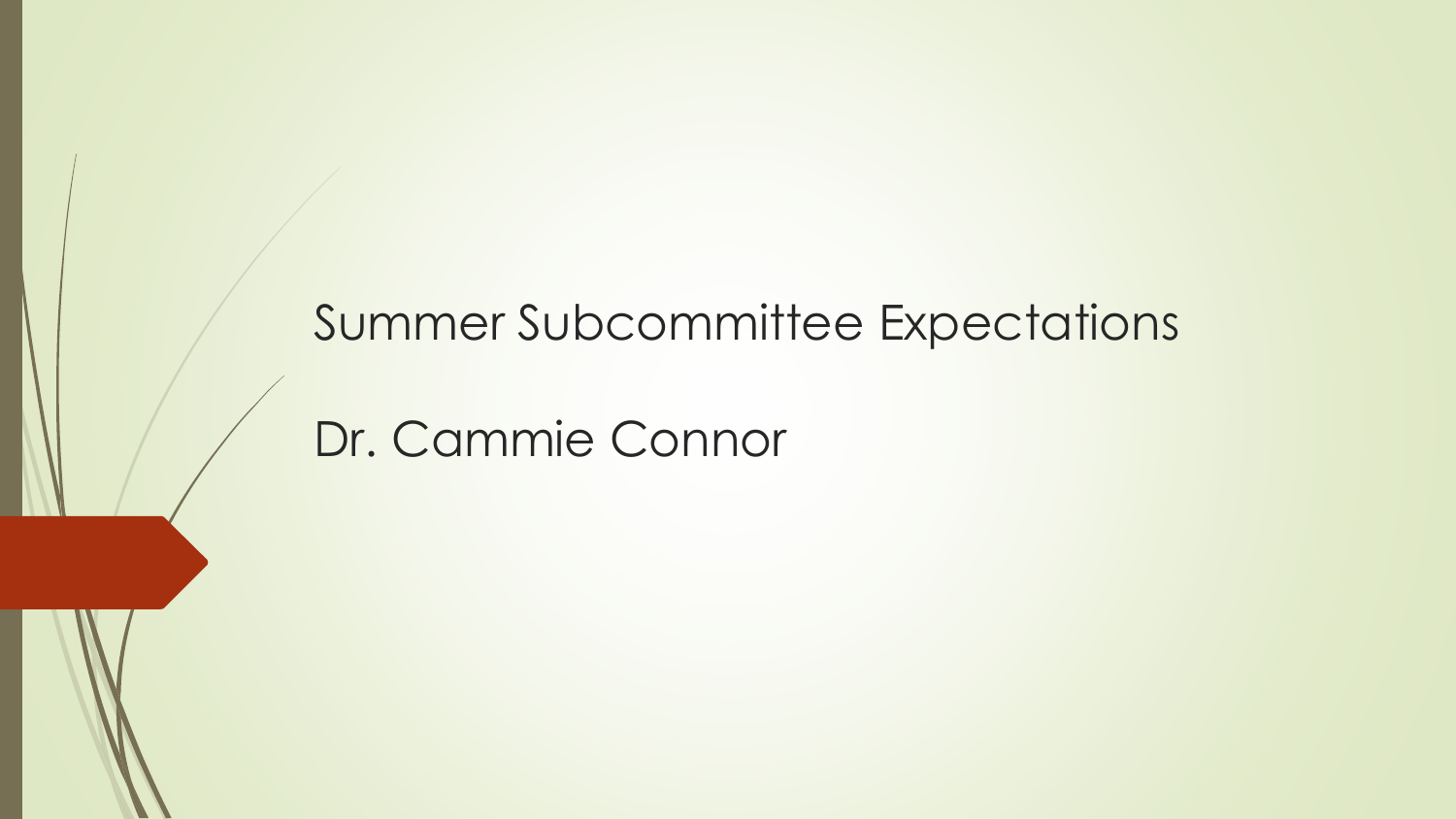## National Suicide Prevention Lifeline

- 988 has been designated as the new three-digit dialing code that will route callers to the National Suicide Prevention Lifeline.
- The current Lifeline phone number (1-800-273-8255) will always remain **available to people in emotional distress or suicidal crisis, even after 988 is launched nationally.**
- Crisis centers can serve entire communities. These centers connect callers to providers in their community that can support their needs.
- Anticipating a huge uptick in calls once new dialing code goes live, per Casey Muckler and Stacey Williams (DHM) MOM presentation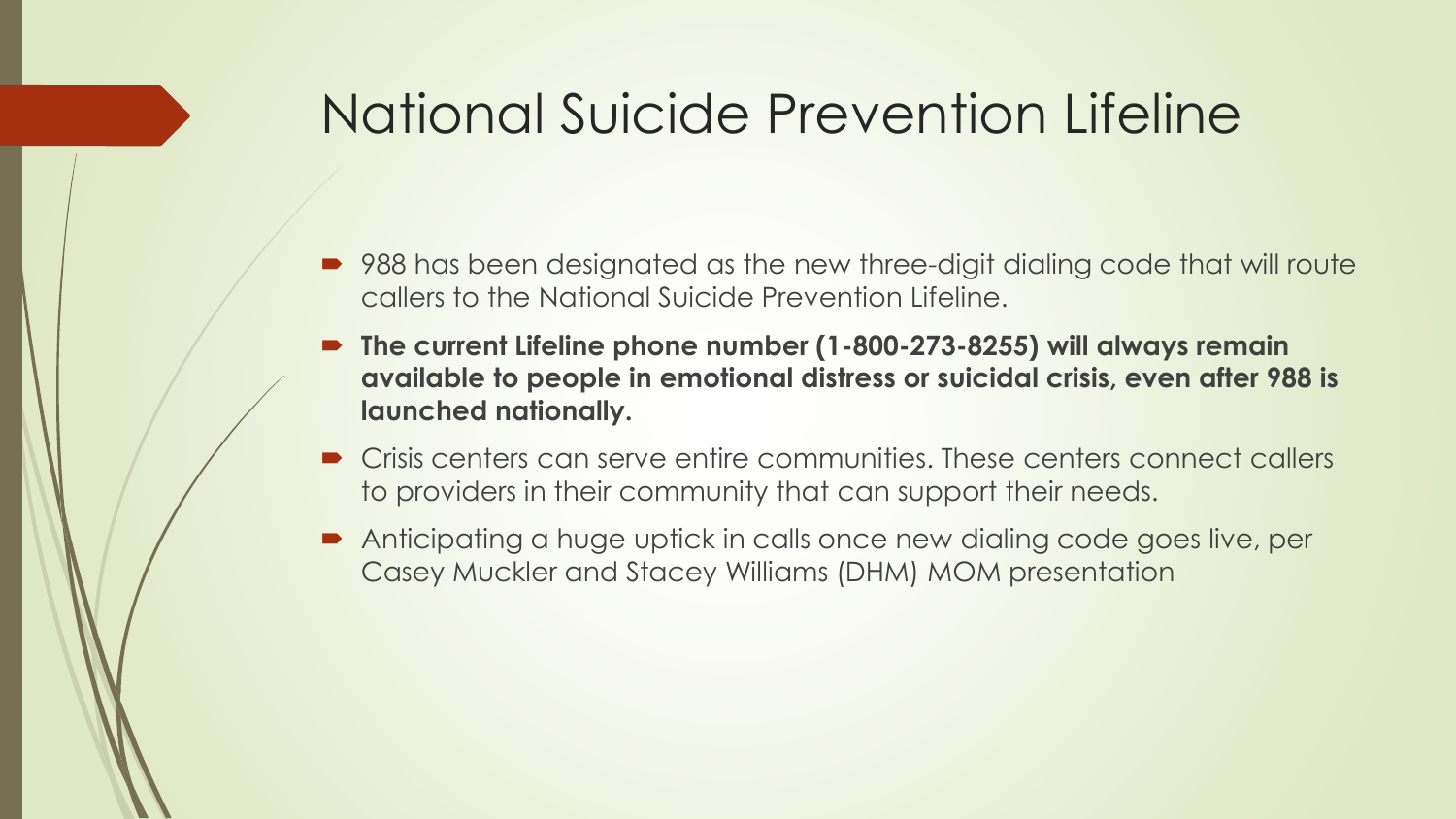# Next Taskforce Meeting: **August 10, 2022 10am-11am**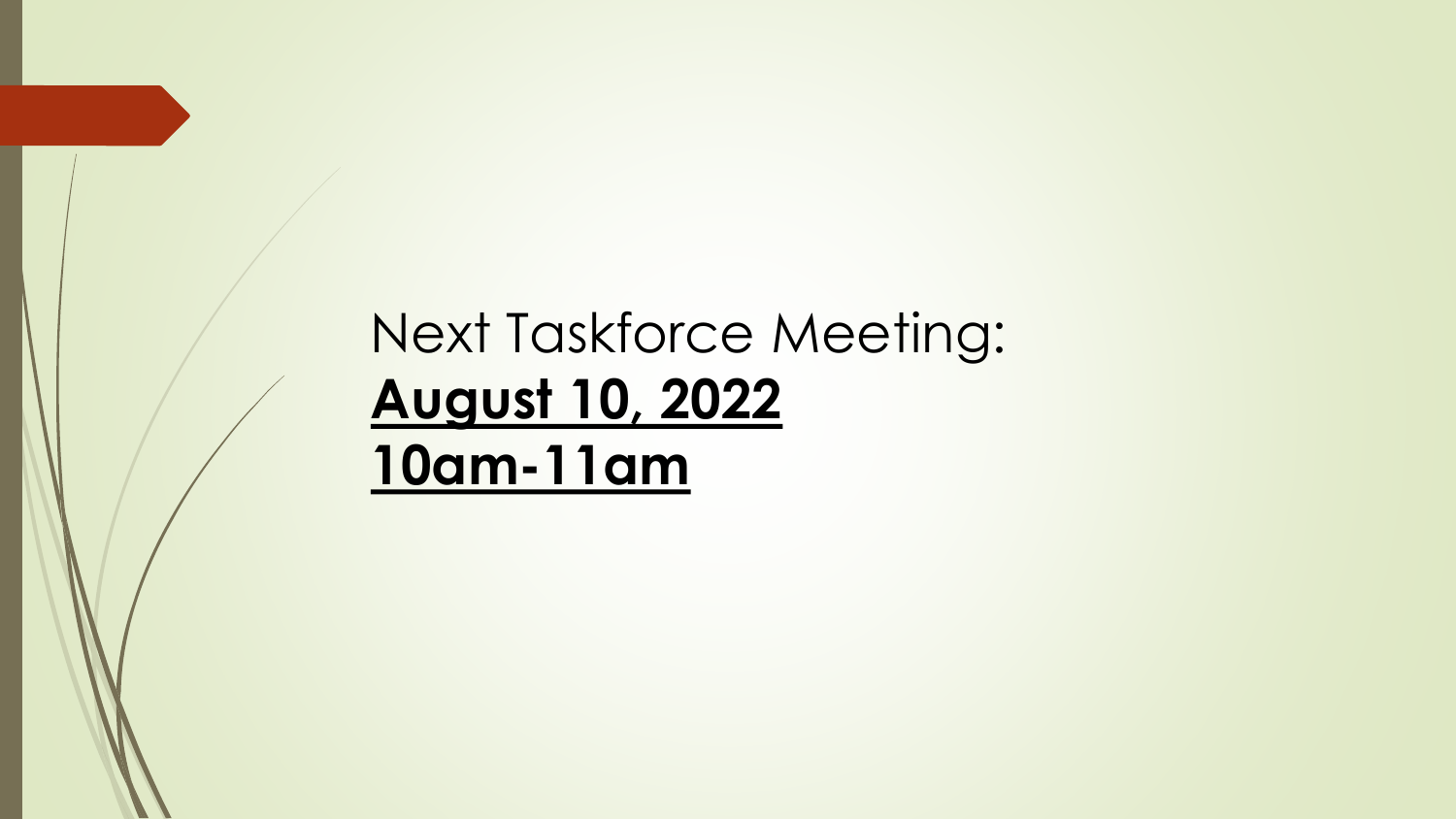# Fall In-Person Subcommittee Workshop: **September 14, 2022 10am-3pm (lunch will be provided)**